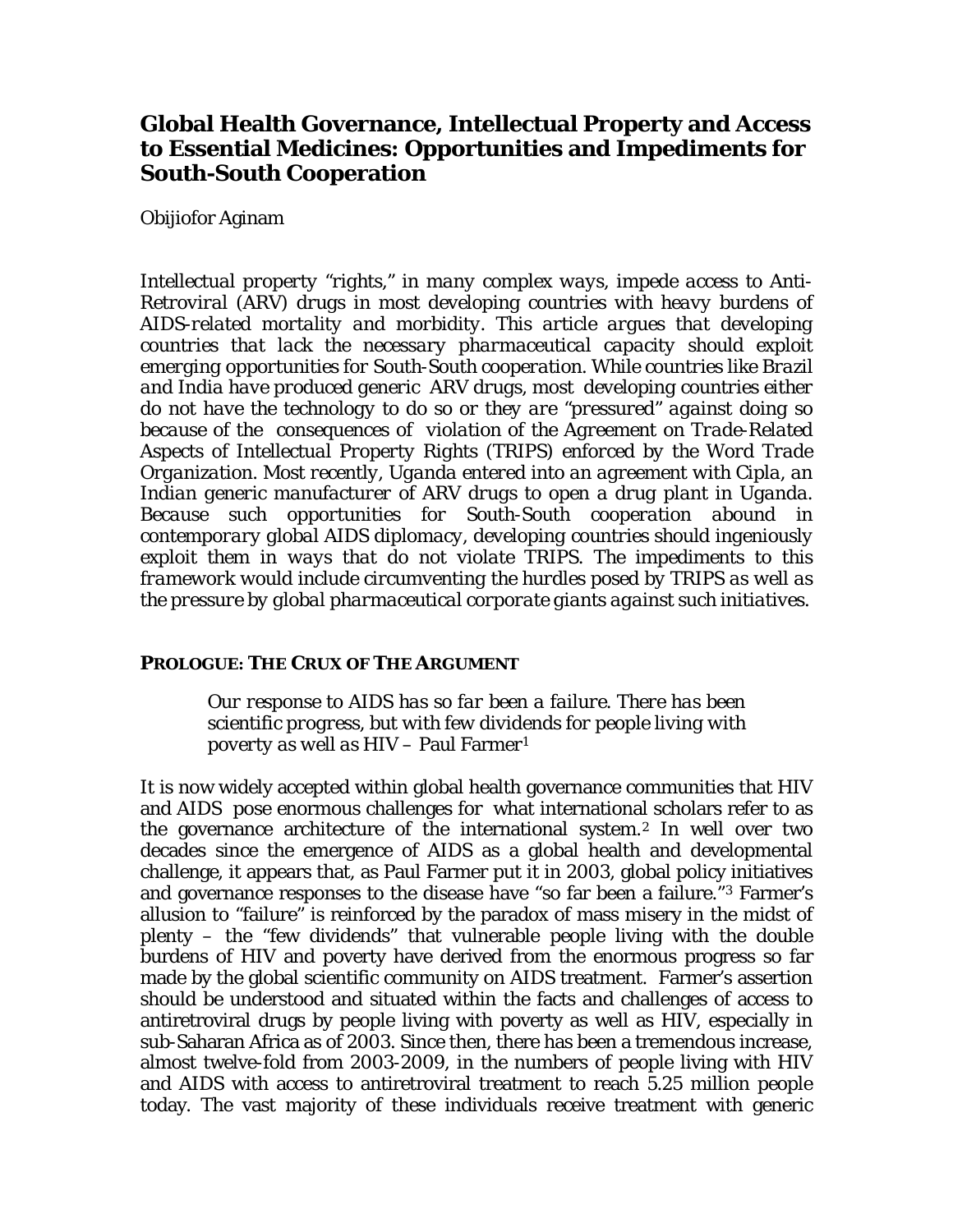drugs, which has been possible because many developing country governments have made use of a range of flexibilities in the Agreement on Trade-Related Aspects of Intellectual Property Rights (TRIPS) enforced by the World Trade Organization (WTO). These TRIPS flexibilities include compulsory licensing,[4](#page-9-3) parallel importation, government procurement/use, and the waiver granted the Least Developed Countries (LDCs) until 2016 to change their national legislation to become TRIPS-compliant.[5](#page-9-4) In a 2009 study, Ellen 't Hoen found that since the 2001 WTO Doha Ministerial Declaration on the TRIPS Agreement and Public Health, "between 2001 and end of 2007, 52 developing and least-developed countries have issued post-Doha compulsory licenses for production or import of generic versions of patented medicines. …Many countries have also used the flexibilities as leverage in price negotiations with patent-holding pharmaceutical companies."[6](#page-9-5) These authorizations based on TRIPS flexibilities have been applied primarily to anti-retroviral drugs for HIV and AIDS.

Although the tremendous increase in access to antiretroviral drugs by people living with HIV or AIDS marks a dramatic shift in the effectiveness of global health governance since 2003, there still exist glaring disparities in access to medicines for HIV and AIDS between people living with HIV in developed and developing (including the least-developed) countries. These disparities have continued to challenge global health (including AIDS) governance policies and frameworks. Commenting on these disparities, 't Hoen observed that:

> [T]he magnitude of the AIDS crisis has drawn attention to the fact that millions of people in the developing world do not have access to the medicines they need to treat disease or alleviate suffering. The high cost of AIDS medicines has focused attention on the relationship between patent protection and high drug prices.[7](#page-9-6)

Although policy responses to HIV encompass prevention, treatment, care and support, this article offers a perspective that explores the opportunities and challenges for South-South cooperation that could facilitate increased access to AIDS medicines in the countries of the global South. Although the argument(s) canvassed in this article and the policy conclusions would have been strengthened by interviews with the key players and actors—civil society, advocacy groups, non-governmental organizations, government, industry and representatives of inter-governmental institutions—due to time and other constraints, the article rather deploys literature review as the primary methodology. Based on rigorous analysis of relevant academic literature, policy frameworks of international organizations, and research and information generated by civil society groups, this article highlights the opportunities and impediments for South-South cooperation, and draws policy conclusions on the linkages between intellectual property and access to medicines for HIV and AIDS in developing countries.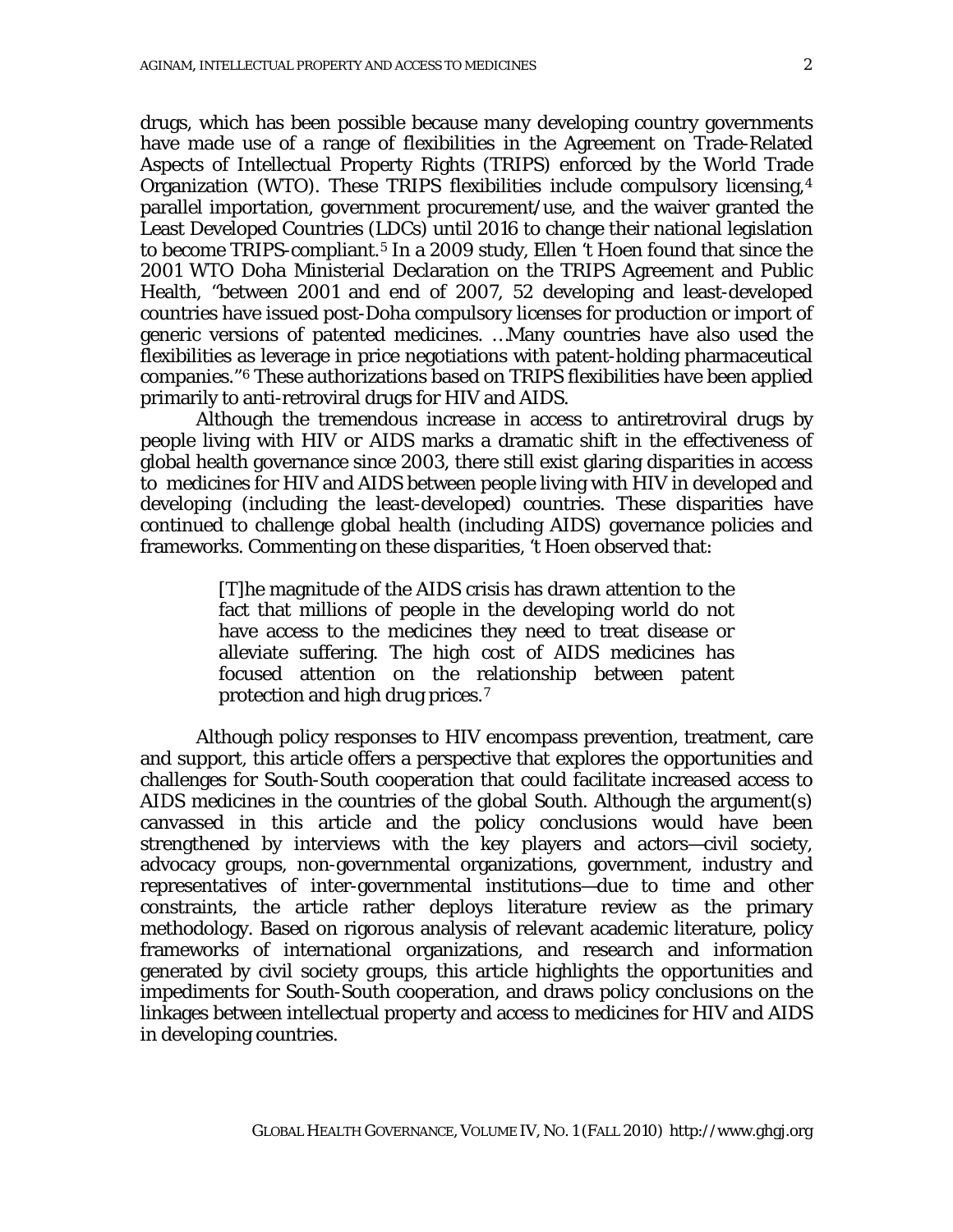#### **MEDICINES AND INTELLECTUAL PROPERTY: WHERE ARE THE LINKAGES?**

The disproportionate distribution of the mortality and morbidity burdens of AIDS between the poorer and industrialized regions of the world reinforces the "Life vs. Profit" debate.<sup>8</sup> This discourse is important because it pitches the huge profit by pharmaceutical corporate actors against access to essential medicines by vulnerable populations in developing and least-developed countries, and the right to health against intellectual property protection.[9](#page-9-8) Since AIDS is an incurable but treatable disease, the impediments to accessing antiretroviral drugs (ARVs) by people living with HIV in poor countries are compelling factors that demand a reassessment of the policy framework for emergent South-South cooperation.

This framework would inevitably engage with, and confront the normative architecture of global intellectual property regimes, especially the WTO's TRIPS Agreement. TRIPS – an agreement that emerged with the WTO at the end of the Uruguay Round of trade negotiations in 1995 – has been the subject of insightful analytical inquiry. [10](#page-9-9) In summary, TRIPS seeks to harmonize certain aspects of intellectual property globally by setting a minimum level of intellectual property protection for all WTO member-states in their national legislation. Although TRIPS "codified flexibilities found on age-old practices of parallel imports and compulsory licensing in intellectual property law, legitimate efforts by a few developing countries to pursue these measures in the face of high prevalence of HIV/AIDS among their populations were either blocked or legally challenged by some industrialized member-states of the WTO."[11](#page-9-10)

It is not surprising therefore that within the first decade of the life of the TRIPS Agreement (1995-2005), initiatives aimed at balancing the imperatives of intellectual property "rights", and access to life-saving pharmaceutical drugs such as the Doha Declaration on TRIPS and Public Health in 2001, and the WTO General Council Decision in 2003 emerged – in part due to civil society activism fuelled by a coalition of developing countries,. In the context of the Doha Declaration and the 2003 Decision, most scholars and commentators have rightly observed that difficult questions still linger on how and when to use TRIPS flexibilities, the impact of TRIPS-Plus obligations<sup>[12](#page-9-11)</sup> on access to drugs, and how to reconcile "conflicting" provisions of intellectual property, and human rights treaties.[13](#page-9-12) Balancing the imperatives of the preservation and promotion of health (including access to ARVs by people living with HIV—particularly the poor), and the entitlement of an inventor to the material benefits of a scientific innovation (which could be patents for pharmaceutical drugs like ARVs) poses a difficult challenge. At the global and regional levels, multilateral and bilateral trade agreements that often "midwife" and drive intellectual property norms seem to impede health "regimes" that promote universal access to "essential medicines."[14](#page-10-0) and the right of everyone to the highest attainable standard of physical and mental health.

In recent years, the "intellectual property versus access" discourse seems to have shifted from a trade-off between intellectual property and access towards "innovation-plus-access" - a more holistic framework championed and advocated by civil society and developing countries aimed at generating health-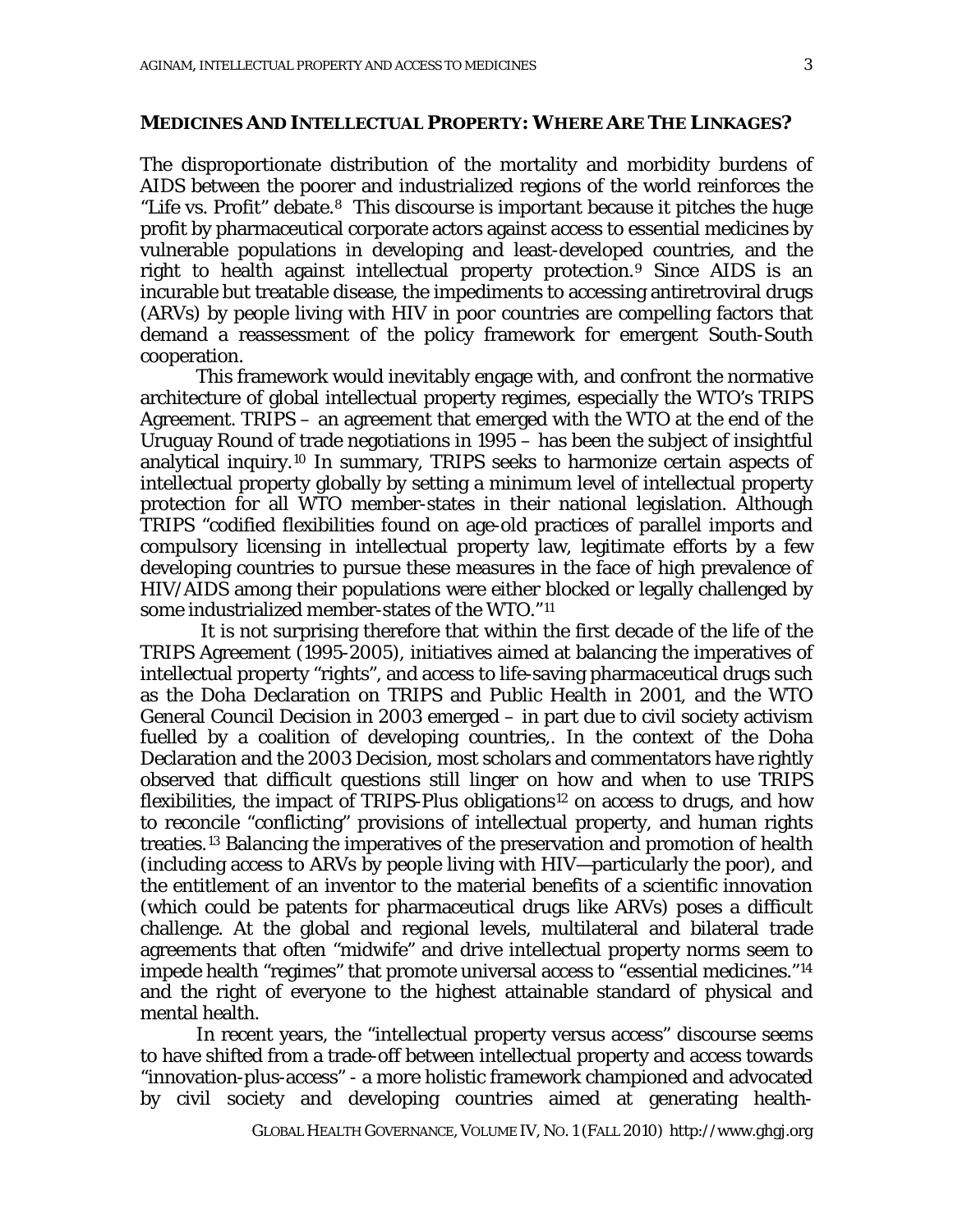drivenresearch and development. This new framework would strike a delicate balance between promoting and protecting the basic right to health (access to medicines), and the "right" of an inventor to the fruits and rewards of an invention. This shift, which is captured in the 2008 Global Strategy and Plan of Action on Public Health, Innovation and Intellectual Property (GSPoA), adopted at the 2008 World Health Assembly, is being led by health authorities under the auspices of the World Health Organization (WHO). Albeit innovative in many ways, the success and sustainability of the "innovation-plus-access" framework as embodied in the GSPoA will, as 't Hoen observed, "depend on WHO's forcefulness and resolve."[15](#page-10-1) Given WHO's past history, which often favors nonbinding (soft-law) governance instruments as opposed to legally-binding norms,[16](#page-10-2) and the perceived or actual trumping of health by trade and economic interests, it is open to debate whether WHO could be resolute enough to push the GSPoA framework to confront the normative architecture of the WTO to effectively satisfy public health, and trade-economic-intellectual property interests in a win-win scenario.[17](#page-10-3)

### **OPPORTUNITIES AND IMPEDIMENTS FOR SOUTH-SOUTH COOPERATION TO INCREASE ACCESS TO ARVS**

Post-TRIPS debate on intellectual property versus access to ARV drugs has catalyzed the expansion of the opportunities for pragmatic uses of TRIPS flexibilities. The WTO Doha Ministerial Declaration on the TRIPS Agreement and Public Health adopted on 14 November 2001, affirmed that TRIPS can and should be interpreted and implemented in a manner "supportive of WTO Members' right to protect public health, and in particular, to promote access to medicines for all." The Declaration also affirmed that WTO member-states (the least-developed and most developing countries) with insufficient or no manufacturing capacities in the pharmaceutical sector could face difficulties in making effective use of compulsory licensing under the TRIPS Agreement. The Doha Declaration was supplemented by the 2003 Decision of the General Council of the WTO on the Implementation of Paragraph 6 of the Doha Declaration on the TRIPS Agreement and Public Health. The 2003 Decision provides criteria aimed at facilitating access to essential medicines, including ARVs, by vulnerable populations in the least developed and developing countries.

Both the 2001 Doha Declaration and the 2003 WTO General Council Decision were fraught with serious structural impediments. While the Doha Declaration offered an interpretive paradigm that raised the visibility of public health and universal access to medicines in international trading relations, it offered no concrete road-map for technologically-challenged WTO memberstates whose pharmaceutical sectors are either dysfunctional or totally nonexistent. This is complicated by two factors. First, past efforts by countries like South Africa and Brazil to deploy TRIPS flexibilities in the face of genuine AIDS "emergencies" in their populations were challenged by both the United States and global pharmaceutical corporations in different forums.[18](#page-10-4) While these challenges and pressures by the "Big Powers" including the dreadful Special 301 Reports of the Office of the U.S. Trade Representative (USTR) have considerably reduced,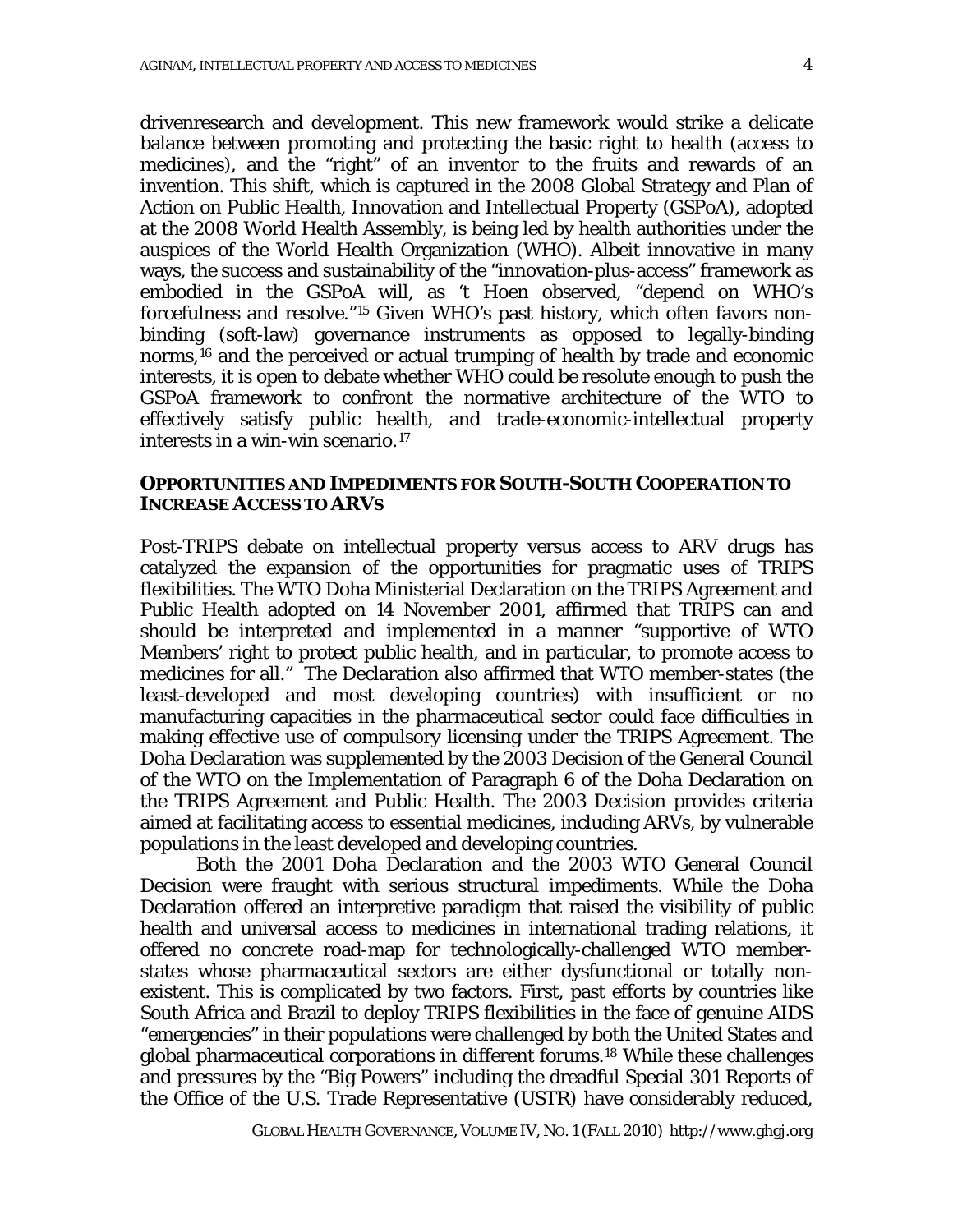they have not been completely eliminated. Second, whatever progress made by the Doha Declaration, and the WTO General Council Decision towards expanding the TRIPS opportunities are now gradually being reversed globally by the proliferation of bilateral and regional Free Trade Agreements (FTAs) that impose TRIPS-Plus obligations on developing countries that are always the weaker partners in such bilateral agreements.[19](#page-10-5) Although some scholars argue that U.S. FTAs with most developing countries, in particular, are either currently mostly on hold<sup>[20](#page-10-6)</sup> or will will not independently achieve the goal of strengthening plurilateral patent norms, <sup>[21](#page-10-7)</sup> there is no evidence that these FTAs will not be resuscitated, re-designed or renegotiated in the future to achieve that goal.

The objective of the 2003 WTO General Council Decision was to facilitate access to essential medicines (including ARVs), especially for the least-developed and developing countries with insufficient or no manufacturing capacities in the pharmaceutical sector. Many developing countries lack a viable pharmaceutical sector with a technological capacity for domestic production of generic ARVs for the treatment of HIV, AIDS or other opportunistic infections. These countries, therefore, cannot issue compulsory licenses for the production of generic ARV drugs simply because they lack the technological capacity to produce generic medicines. Faced with this technological incapacity, the only viable option for these countries is a process that involves importing generic versions of the drugs from an industrialized country that is willing to amend its patent legislation in order to produce those drugs exclusively for export to poor countries where they are most needed by people living with HIV. Although the 2003 General Council Decision provides an additional incentive to increase access to ARVs in developing countries, most countries have not had to resort to it because India, one of the big generic producers, has been able to export generic ARVs without issuing compulsory licenses. This has been possible because India, as a memberstate of the WTO, did not adopt medicines product patents until 2005 to make its intellectual law TRIPS-compliant. Also, most ARVs currently recommended by the World Health Organization are not patented in India. [22](#page-10-8) Looking into the future, many scholars have predicted that the Indian generic medicines sector will likely shift its business orientation away from supplying medicines to the developing world, and towards exporting off-patent generics to more affluent markets.[23](#page-10-9)

Because of this trend in the Indian generic medicines sector, which could also be the case in other countries of the global South with a thriving generic sector, the framework offered by the 2003 Decision has to be assessed to make it more effective and sustainable. The 2003 Decision provides for key obligations on exporting and importing countries for these medicines. There is, for example, an obligation on countries to notify the WTO of an intention to become an eligible importing member, and specifically to identify the products and quantities. In the seven years since the 2003 WTO General Council Decision was adopted, Canada was the first and probably the only industrialized country that amended its patent laws - in what is now known as "Canada's Access to Medicines Regime" (CAMR) - to allow domestic production of generic drugs exclusively for export to a poor country hit by HIV that files a request at the WTO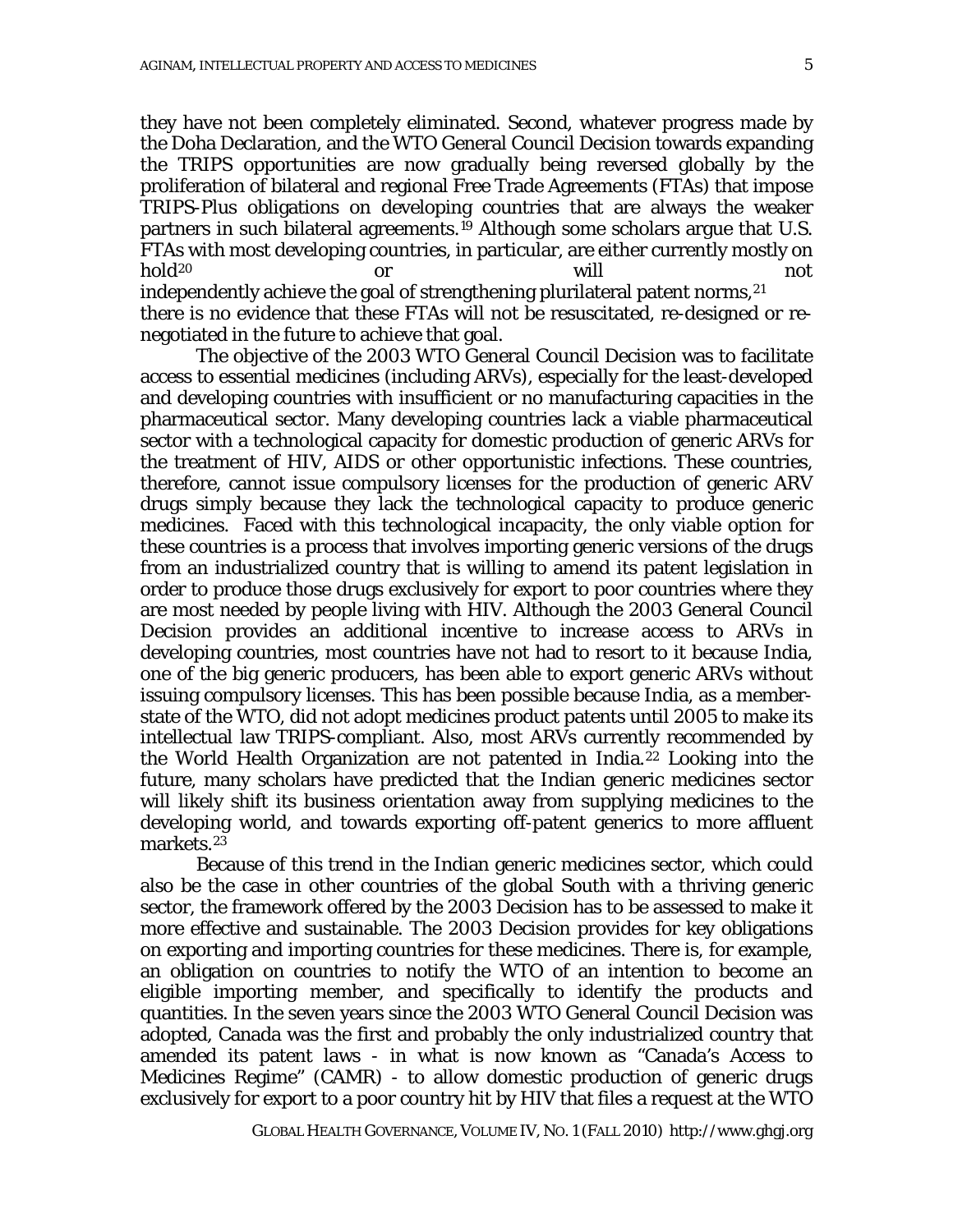for importation of such drugs.<sup>[24](#page-10-10)</sup> Following the CAMR as well as the requirements of the 2003 WTO General Council Decision, Apotex, a leading Canadian generic pharmaceutical manufacturer – at the request of MSF – developed a new fixeddose combination tablet that combines existing ARV drugs – zidovudine (AZT), lamivudine (3TC), and niverapine into a single tablet for the first time for export under compulsory license to developing countries.[25](#page-10-11) In July 2007, Rwanda became the first country to initiate the use of a procedure under WTO Rules that allows developing countries to import low-cost, generic medicines produced in other countries under compulsory licenses. In a Notification deposited at the WTO, Rwanda notified the organization of its intention to use the 2003 procedure to import 15.6 million doses of the fixed-dose combination produced by Apotex in Canada.[26](#page-10-12)

 In the long process that eventually led to the production of the three drugs into one fixed-dose, Apotex held complex negotiations with three Canadian pharmaceutical companies that owned patent rights on the three drugs before it finally got the compulsory license issued on 19 September, 2007. Canada subsequently notified the WTO of this development as required by the 2003 WTO General Council Decision. At the time of export to Rwanda, this generic single fixed-dose combination cost about US\$0.40 per tablet as opposed to US\$20 per tablet in the U.S. using the patented brands.[27](#page-10-13) Although the Canadian CAMR regime is commendable, it is fraught with serious administrative bottlenecks, especially the long and often frustrating procedure of negotiations between the patent holders and generic drug producers for compulsory licenses. Because these negotiations took years, there is little or no incentive for most generic drug companies to pursue such CAMR initiatives in the future. In a recent media report, Bruce Clark, the Vice-President of Apotex, stated that the steps needed to produce generic drugs for export under CAMR "are simply too difficult and complicated. As it is currently written, we will not use it again."[28](#page-10-14) Even for Canada and other industrialized countries that might contemplate amending their patent legislation to take advantage of 2003 WTO General Council Decision, the real question remains whether such countries could withstand the pressure and corporate lobbying by the powerful pharmaceutical industry. As one commentator observed, "corporate pressure is nothing new in WTO negotiations. Such pressure, largely exerted by U.S-based firms, is widely acknowledged to have been a driving force in the negotiations."<sup>[29](#page-10-15)</sup>

 The limits of the Canadian CAMR regime and the unwillingness of other industrialized countries to expand TRIPS flexibilities along the lines provided in the 2003 WTO General Council Decision will leave most developing countries with the only option of pursuing South-South cooperation as a way to increase access to ARVs for their HIV-positive populations. This could take the form of foreign direct investment (FDI)-driven joint ventures with countries like India and Brazil that have well-established pharmaceutical sectors for generic ARV drug production. In 2007, for instance, Uganda commissioned a facility to produce generic ARVs locally in Uganda based on a joint-venture with Cipla, an Indian generic producer. Available data from WHO and the Joint United Nations Programme on HIV/AIDS (UNAIDS) suggest that about 41% of Ugandans who need ARVs receive those drugs mainly from programs funded by the Global Fund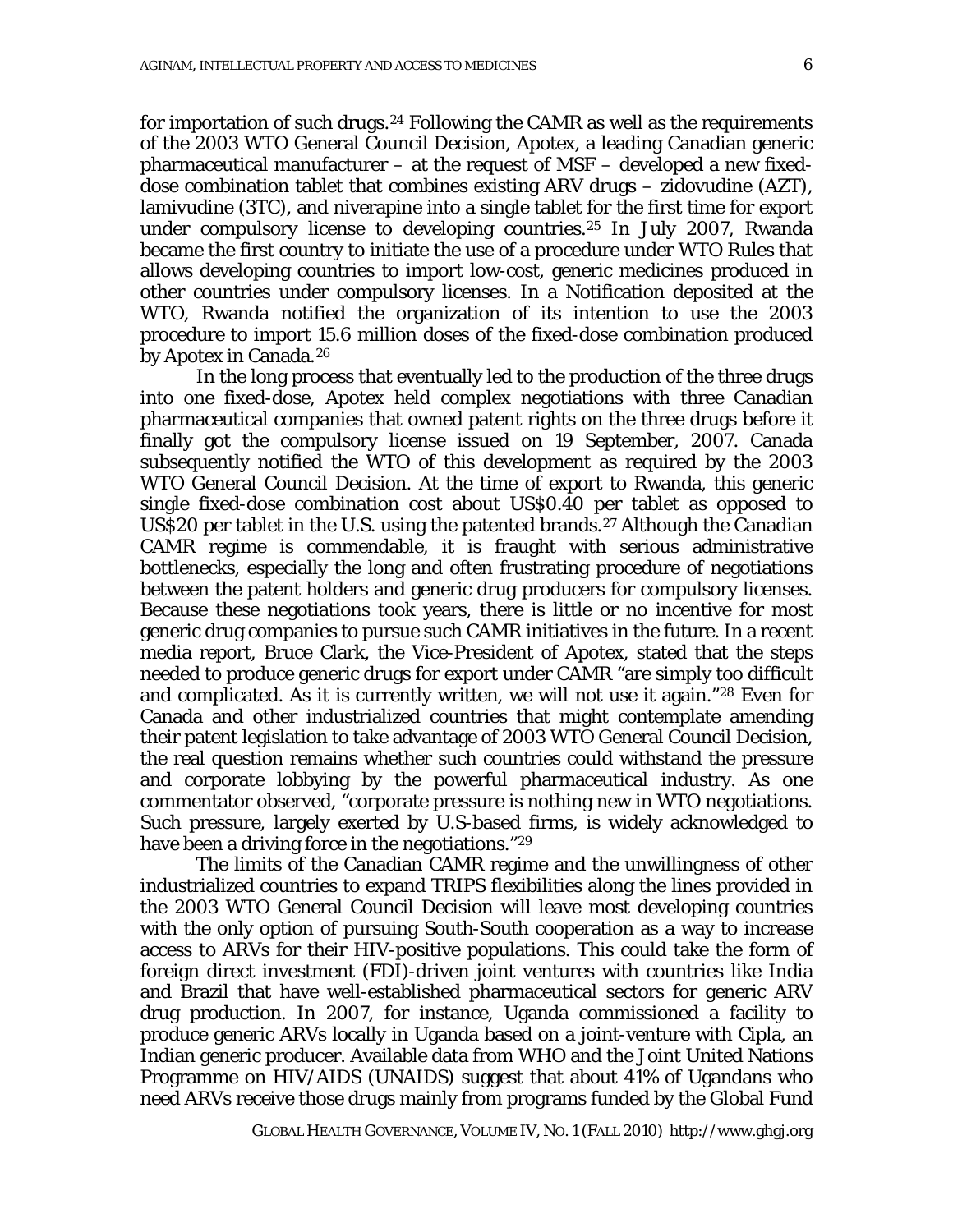to Fight AIDS, Tuberculosis and Malaria (Global Fund), and the U.S. President's Emergency Plan for AIDS Relief (PEPFAR). Although the Cipla-Uganda venture is a notable development in South-South cooperation, it is not yet clear if locallyproduced drugs in Uganda will be cost-competitive with generic imports from India. Should the locally-produced drugs in Uganda be cost-competitive with imports from India, this will significantly increase access to ARVs in Uganda. Some other African countries – Ghana, Tanzania, and Ethiopia - have started exploring the feasibility of local production of generic ARV drugs along the lines of the Uganda-Cipla venture. Whether these South-South initiatives for increased access to ARV drugs in developing countries are sustainable is open to debate. Nonetheless such initiatives have opened a new vista in the global governance of AIDS as countries like India and Brazil emerge as part of the "Southern" engines of growth and development. However, one major challenge for future South-South cooperation is the rapidly changing orientation of the pharmaceutical industry in the BRIC countries (including Brazil and India) towards strong patent regimes/protection driven by the WTO obligation on these countries to amend their intellectual property laws to become TRIPS compliant.

Beyond local production of pharmaceuticals, as exemplified by the Cipla-Uganda joint venture, there exists considerable South-South collaboration on the larger intellectual property and access to medicines policy issues. Such collaboration includes the formation of political alliances between governments and civil society to push for shared interests in global policymaking arenas such as WHO, WTO and WIPO, and direct civil society-to-civil society networks that share information, strategies, and other resources across national boundaries to push for greater policy space in implementing TRIPS.[30](#page-10-16) Specifically on trade and intellectual property issues, South-South collaboration has been intensified by the actual and perceived impact of trade liberalization on the social policy agenda in most developing countries. As Westerhaus and Castro observed:

> With both the intensification of trade negotiations and concern about the impact of trade liberalization on developing countries, it is vital to formulate alternative strategies that promise to mitigate the impact of strengthened [IP] law upon patients. One such example is the Technological Network on HIV/AIDS, a consortium including Brazil, Cuba, China, Nigeria, Russia, Thailand, and Ukraine, and potentially Uruguay, India, and South Africa, that aims to achieve self-sufficiency in the research, development, production, and distribution of ARVs and other related medications.[31](#page-10-17)

In his work on access to medicines, BRIC alliances and collective action, Yu argued that:

> [I]f less developed countries can use collective action to their advantage, they may be able to not only reduce the ongoing push by the European Communities and the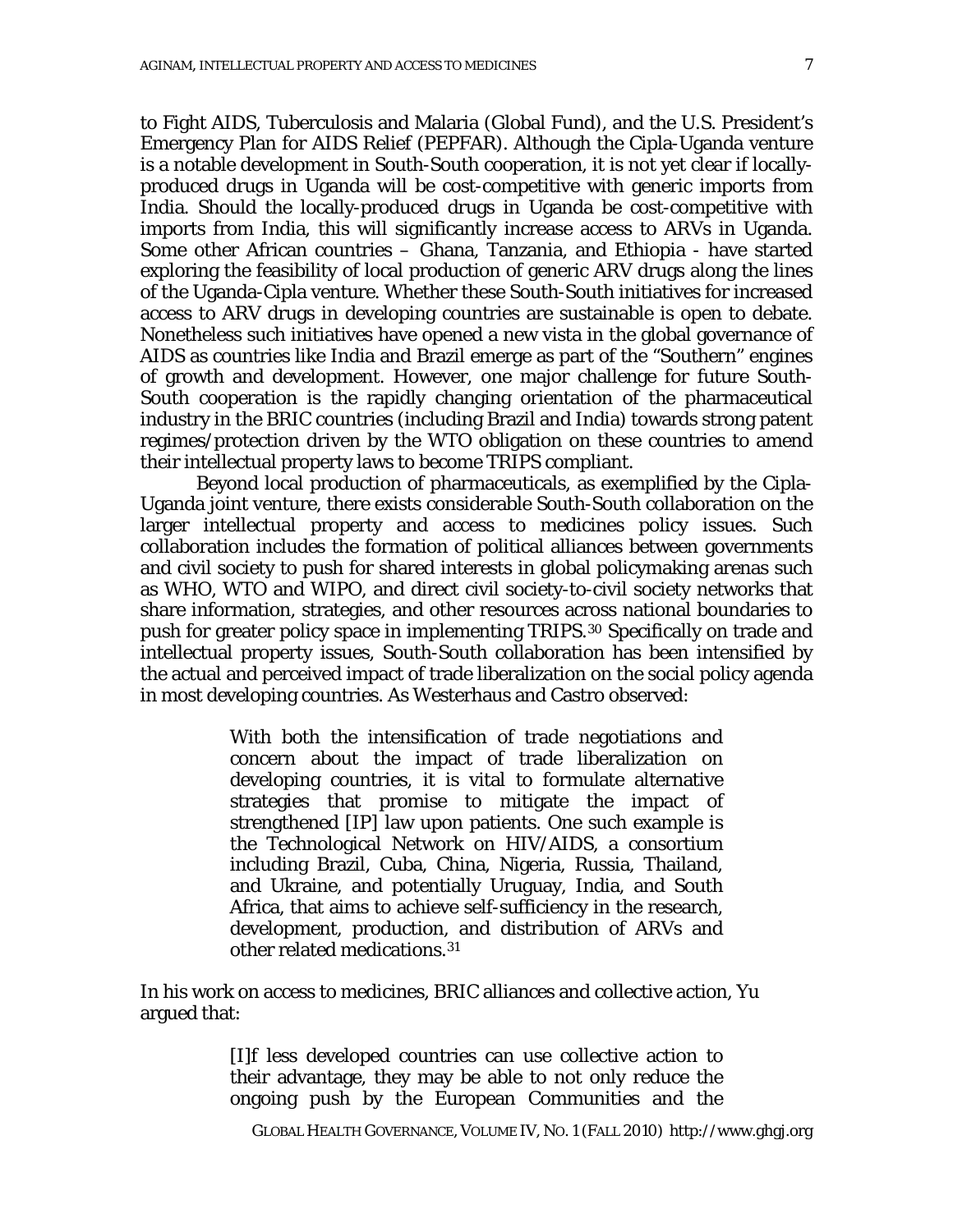United States to ratchet up global intellectual property standards, but also will enlarge the policy space that can be used to develop their intellectual property, trade, and public health policies.[32](#page-11-0)

This form of collective action would counterbalance the influence of the "Big Powers." According to Yu:

> [I]f less developed countries are to counterbalance the United States' divide-and-conquer strategy, lest more TRIPs-plus standards be developed at both the multilateral and regional levels, they need to initiate a combine-andconquer strategy. Simply put, they need to build more coalitions within the less developed world – such as the BRIC coalition, partial BRIC alliances, or various forms of South-South alliances.<sup>[33](#page-11-1)</sup>

It must be noted that South-South cooperation and the formation of political alliances by developing countries is not new in the history of international relations and inter-governmental institutions. Post-World War II, the international system, especially since the establishment of the United Nations, has witnessed such alliances including the Group of 77 developing countries at the UN ("G-77"), South Commission, Non-Aligned Movement, and many others. While the earlier South-South alliances and strategies focused mainly on governmental interactions, the latter day coalitions and alliances have gone beyond the governmental level to focus on direct civil society-to-civil society networks and coalitions, and even in some instances civil society-to-government alliances. These networks are simply a phenomenon of contemporary global health governance which, as Zacher and Keefe observed, "is complicated and messy; …comprised of numerous and varied actors with competing values, interests and motivations."[34](#page-11-2) These civil society networks come within the rubric of what global governance experts explore as the "cognitive" dimension of globalization – "that affects the creation and exchange of knowledge, ideas, beliefs, values, cultural identities, and other thought processes"<sup>[35](#page-11-3)</sup> across transcontinental distances in an interdependent world.

With thousands of civil society organizations (CSOs) across the world now directly operating in the health sector, "CSOs interact with other CSOs, governments and bureaucracies of nation-states both in the North and the South, bilateral donors, international governmental organizations (IGOs) and transnational corporations in the newly emerging structures of global health governance." [36](#page-11-4) There are numerous examples of how global civil society networks have produced tangible results in the fight for access to essential medicines for HIV and AIDS. These examples range from the campaigns led by Medecins Sans Frontieres ("Doctors Without Borders") in the 1990s advocating and campaigning for access to ARVs for the poor<sup>[37](#page-11-5)</sup> to the advocacy and "public interest" litigation in South Africa championed by the Treatment Action Campaign (TAC) and other groups.<sup>[38](#page-11-6)</sup> These and many other models are now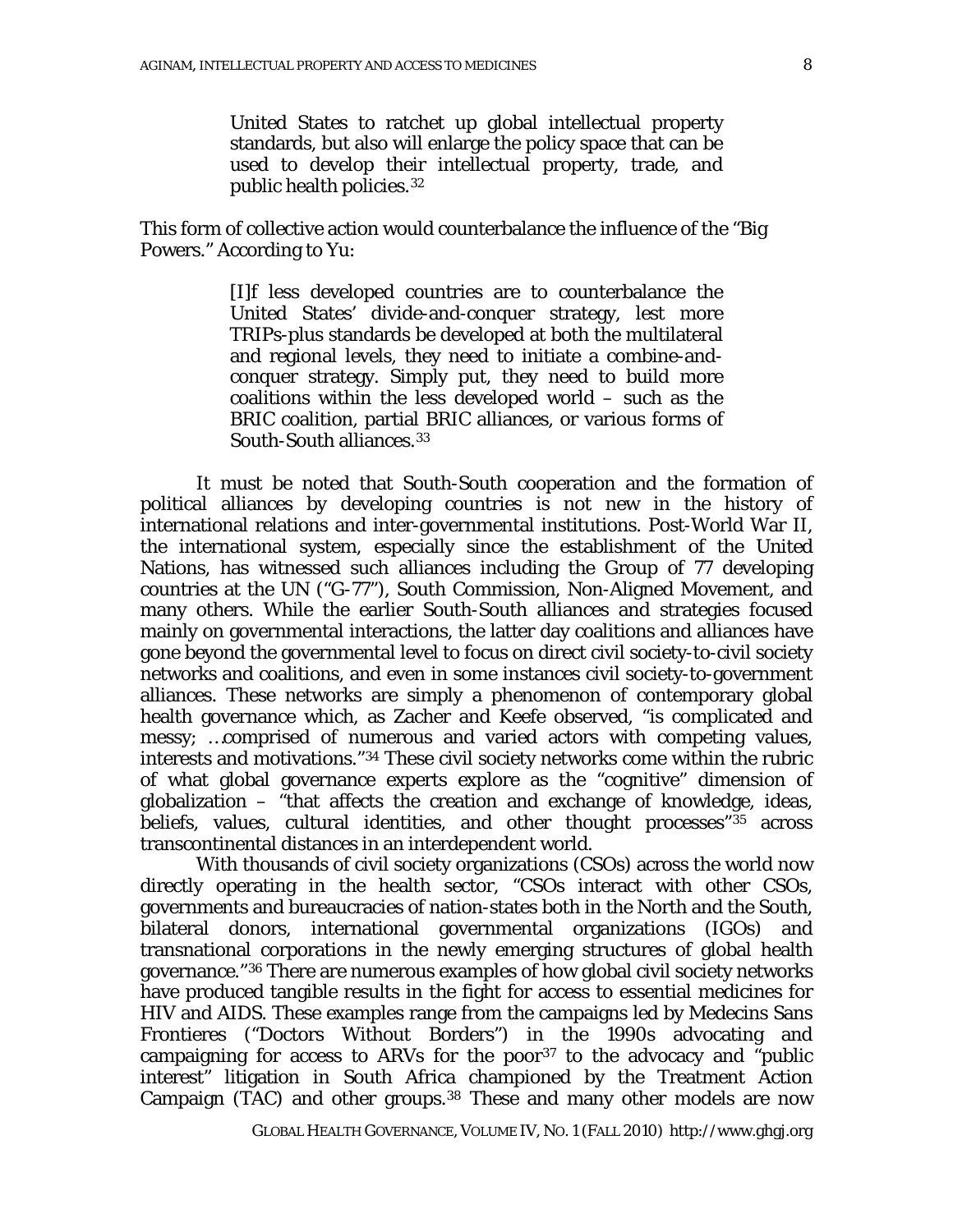being "globalized" and replicated in many developing countries with high numbers of people living with AIDS. To paraphrase James Orbinski, if global health is best conceptualized as the pursuit of equity, justice and fairness, and as fundamentally considering public health measures and access to health care and healthcare technologies, such as drugs, as a basic human entitlement, then "social movements matter, and matter a lot."[39](#page-11-7)

### **EPILOGUE: TOWARDS HUMANE GOVERNANCE OF AIDS**

Global governance of AIDS is a complex phenomenon in an asymmetric international system with inequalities and disparities between under-developed, developing, and industrialized countries as well as divergent interests between nation-states and transnational corporate actors. While these disparities and divergent interests are not peculiar to AIDS diplomacy, as they are embedded in the orthodoxy of global governance architecture as a whole, they nonetheless raise complicated questions for policy coherence within the mandates of multilateral institutions like the World Health Organization and the WTO. To what extent are the goals and objectives of the WHO that are oriented towards 'universal access to drugs', and the right to "the enjoyment of the highest attainable standard of health."[40](#page-11-8) either undermined or supported by the intellectual property regime enforced by the WTO? While the perspective offered by this article does not exhaustively answer this complex question, it is important to point out that the "trade versus health" tensions in global health governance require the creation of sufficient policy space to enable weaker nation-states to strengthen their institutional capacity to generate and promote public goods, taking into account each country's specific socio-economic context.<sup>[41](#page-11-9)</sup> This is feasible even in multilateral settings like the WTO. This is what the flexibilities codified in the TRIPS Agreement are meant to achieve. Within this framework, the emergent "Southern" global economic players with thriving pharmaceutical sectors, such as Brazil and India, would partner with developing countries to boost access to ARVs for HIV. The operational framework for this South-South cooperation should be pursued in ways that are TRIPS compliant because, as the Doha Declaration provided, TRIPS and public health are not mutually exclusive.

Finally, a South-South cooperative framework to boost access to ARVs in developing countries should be subject to one important caveat: the solution to the AIDS crisis in most developing countries is not just access to drugs. The health care infrastructure and health systems in most developing countries are dysfunctional, and as such, may not sustain life-long ARV therapies. Availability of drugs without a functioning health care system to administer them effectively does not offer a sustainable solution to the HIV crisis in most of the leastdeveloped and developing countries. [42](#page-11-10) While access to ARV drugs must be actively promoted and pursued as an indispensable component of the global governance of AIDS, it is also urgent to address the equally important and related issue of health care reform and financing in order to sustain treatment therapies.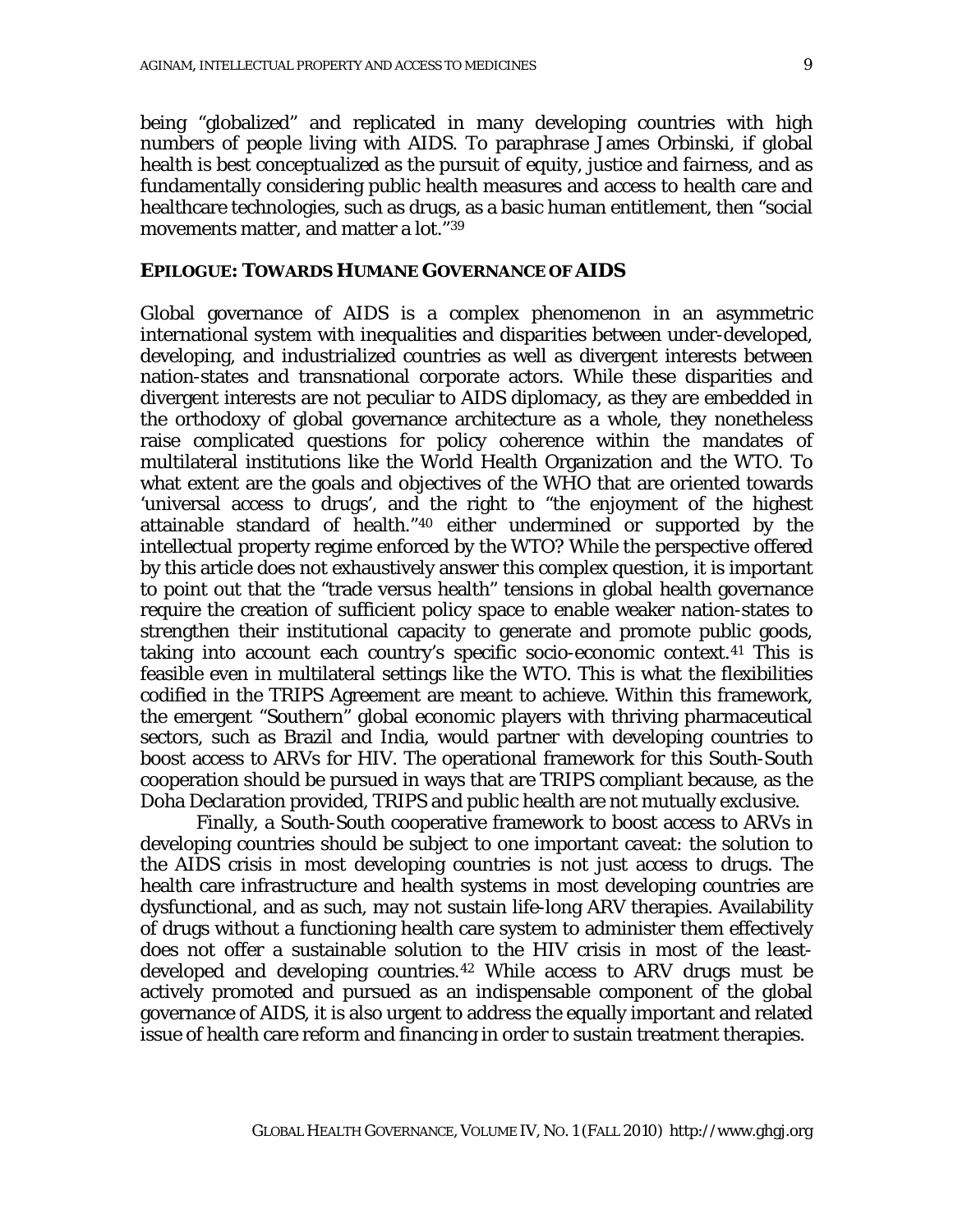*Obijiofor Aginam, Ph.D., is Academic Programme Officer and Director of Studies in the Institute for Sustainability and Peace, United Nations University headquarters, Tokyo. He is also Adjunct Professor of Law at Carleton University, Ottawa, Canada. He is the author of Global Health Governance: International Law and Public Health in a Divided World. This paper is part of a project funded by a grant from the Social Sciences and Humanities Research Council of Canada. The views expressed are those of the author and do not represent the position of the United Nations or any of its agencies.*

<span id="page-9-3"></span><span id="page-9-2"></span><sup>4</sup> Compulsory license enables a government authority to issue a license for the use of a patented invention to a third party or government agency without the consent of the patent-holder subject to payment of adequate compensation.

<span id="page-9-4"></span><sup>5</sup> Ellen F.M. 't Hoen, *The Global Politics of Pharmaceutical Monopoly Power: Drug Patents, Access, Innovation and the Application of the WTO Doha Declaration on TRIPS and Public Health* (Diemen, The Netherlands: AMB Publishers, 2009)

<span id="page-9-5"></span><sup>6</sup> Ibid, pXVI. On the links between drugs, policies, markets and prices, *see* Brenda Waning, et al, "Intervening in Global Markets to Improve Access to HIV/AIDS Treatment: An Analysis of International Policies and the Dynamics of Global Antiretroviral Medicines Markets," *Globalization and Health* 6,no.9 (2010):1-19.

<span id="page-9-6"></span><sup>7</sup> Ibid, p1

 $\overline{a}$ 

<span id="page-9-8"></span><sup>9</sup> Sarah Joseph, "Pharmaceutical Corporations and Access to Drugs: The "Fourth Wave" of Corporate Human Rights Scrutiny," *Human Rights Quarterly* 25, (2003): 425-452; Caroline Thomas, "Trade Policy and the Politics of Access to Drugs," *Third World Quarterly* 23, (2002): 251-264; Michael A. Santoro and Thomas M. Gorrie, eds., *Ethics and the Pharmaceutical Industry* (New York: Cambridge University Press, 2005); Susan K. Sell, "The Quest for Global Governance in Intellectual Property and Public Health."

<span id="page-9-9"></span><sup>10</sup> Susan K. Sell, "The Quest for Global Governance in Intellectual Property and Public Health" citing Peter Drahos and John Braithwaite, *Information Feudalism: Who Owns the Knowledge Economy* (London: Earthscan, 2002); Duncan Matthews, *Globalising Intellectual Property Rights: The TRIPS Agreement* (London: Routledge, 2002).

<span id="page-9-10"></span><sup>11</sup> Obijiofor Aginam, "Between Life and Profit," 909.

<span id="page-9-11"></span><sup>12</sup> TRIPS-Plus refers to legal obligations in bilateral and regional free trade agreements that go beyond the already high standards of the WTO's TRIPS Agreement.

<span id="page-9-12"></span><sup>13</sup> James Thuo Gathii, "The Legal Status of the Doha Declaration on TRIPS and Public Health Under the Vienna Convention on the Law of Treaties", *Harvard Journal of Law and Technology*

<span id="page-9-0"></span><sup>1</sup> Paul Farmer, "AIDS as a Global Emergency", *Bulletin of the World Health Organization*, 81, no. 10, (2002): 699.

<span id="page-9-1"></span><sup>2</sup> Andrew F. Cooper, John J. Kirton and Ted Schrecker, eds., *Governing Global Health: Challenges, Response, Innovation* (Aldershot, UK: Ashgate, 2007); Obijiofor Aginam, *Global Health Governance: International Law and Public Health in a Divided World* (Toronto: University of Toronto Press, 2005); Mark W. Zacher and Tania J. Keefe, *The Politics of Global Health Governance: United By Contagion* (New York: Palgrave Macmillan, 2008); David P. Fidler, *SARS, Governance and the Globalization of Disease* (London: Palgrave Macmillan, 2004). <sup>3</sup> Farmer, "AIDS as a Global Emergency," 699.

<span id="page-9-7"></span><sup>8</sup> Obijiofor Aginam, "Between Life and Profit: Global Governance and the Trilogy of Human Rights, Public Health and Pharmaceutical Patents," *North Carolina Journal of International Law & Commercial Regulation* 31, no 4, (2006): 901-921; Yves Beigbeder, *International Public Health: Patients' Rights vs. the Protection of Patents* (Aldershot, UK: Ashgate, 2004); Susan K. Sell, "The Quest for Global Governance in Intellectual Property and Public Health: Structural, Discursive, and Institutional Dimensions," *Temple Law Review* 77, (2004): 363-399.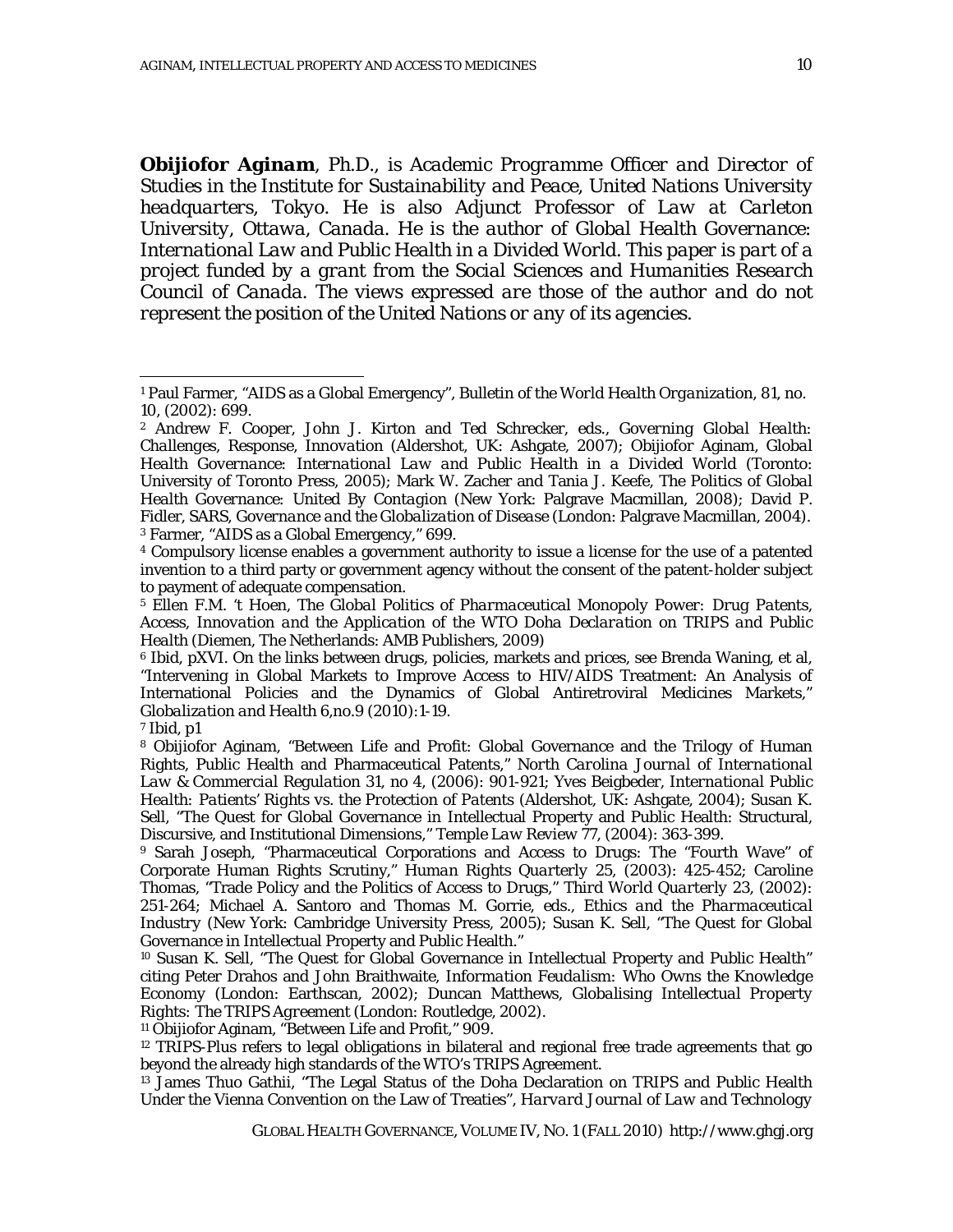15, (2002): 291-317; Steve Charnovtiz, "The Legal Status of the Doha Declarations," *Journal of International Economic Law* 5, (2002): 207-211; Frederick M. Abbott, "The WTO Medicines Decision: Pharmaceutical Trade and the Protection of Public Health," *American Journal of International Law* 9 (2005): 317-358.

<span id="page-10-0"></span><sup>14</sup> The World Health Organization defines essential medicines as "those medicines that satisfy the health needs of the majority of the population; they should therefore be available at all times in adequate amounts and in the appropriate dosage form". See WHO, *Action Programme on Essential Drugs, Globalization, and Access to Drugs: Perspectives on the WTO/TRIPS Agreement* (Geneva: WHO, 1999), 10.

<span id="page-10-1"></span><sup>15</sup> Ellen 't Hoen, note 4, p93

 $\overline{a}$ 

<span id="page-10-2"></span><sup>16</sup> See generally, David P. Fidler, *International Law and Infectious Diseases* (Oxford: Clarendon, 1999); Obijiofor Aginam, *Global Health Governance*, note 2

<span id="page-10-3"></span><sup>17</sup> On recent perspectives that explore health and trade in foreign policy, see Obijiofor Aginam, "Health or Trade? A Critique of Contemporary Approaches to Global Health Diplomacy," *Asian Journal of WTO & International Health Law and Policy* 5, no.2 (2010):355-380; Ronald Labonte & Michelle L. Gagnon, "Framing Health and Foreign Policy: Lessons for Global Health Diplomacy," *Globalization and Health* 6, (2010): 1-19; David P. Fidler, "The Challenges of Global Health Governance," Working Paper for the Council on Foreign Relations, May 2010 .

<span id="page-10-4"></span><sup>18</sup> Ellen 't Hoen, "TRIPS, Pharmaceutical Patents, and the Access to Essential medicines: A Long Way from Seattle to Doha," *Chicago Journal of International Law* 3, (2002): 27-46.

<span id="page-10-5"></span><sup>19</sup> On TRIPS-Plus, see Chang-Fa Lo, *WTO-PLUS in Free Trade Agreements* (Taipei: Angle, 2010); Pedro Roffe, Johanna Von Braun and David Vivas-Eugui, "A New Generation of Regional and Bilateral Trade Agreements: Lessons from the US-CAFTA-DR Agreement", in *Trade and Health: Seeking Common Ground*, ed.C. Blouin, J. Heymann and N. Drager (Montreal & Kingston: McGill/Queen's University Press, 2007), 41-89.

<span id="page-10-6"></span><sup>20</sup> William H. Cooper, "Free Trade Agreements: Impact on US Trade and Implications for US Trade Policy," Congressional Research Service, Washington, DC, February 23, 2010.

<span id="page-10-7"></span><sup>21</sup> J. Morin, "Multilateralising TRIPS-Plus Agreements: Is the US Strategy a Failure?," *The Journal of World Intellectual Property* 12, no.3 (2009):175-197.

<span id="page-10-9"></span><span id="page-10-8"></span><sup>22</sup> 't Hoen, note 4, p37

<sup>23</sup> Ibid, p37 citing P.G. Sampath, "Economic Aspects of Access to Medicines After 2005: Product Patent Protection and Emerging Firm Strategies in the Indian Pharmaceutical Industry," CPIH, 2005

<span id="page-10-10"></span><sup>24</sup> This section of the article draws from the concise but excellent review of Rwanda's request for generic ARVs under Canada's CAMR written by Richard Elliott of the Canadian HIV/AIDS Legal Network. See Richard Elliott, "First Test of WTO Mechanism for Procuring Generic Medicines under Compulsory License, via Canada's Access to Medicines Regime," *HIV/AIDS Policy & Law Review* (Canadian HIV/AIDS Legal Network) 12 no2/3, (2007): 23-25.

<span id="page-10-11"></span><sup>25</sup> Ibid

<span id="page-10-12"></span><sup>26</sup> Ibid

<span id="page-10-13"></span><sup>27</sup> Ibid

<span id="page-10-14"></span><sup>28</sup> Michael Fleshman, "A 'Crisis in Waiting' for AIDS Patients: Trade Rules Will Make it Harder to Get Cheap Generic Medicines," *Africa Renewal 24, no.1* (2010):17.

<span id="page-10-15"></span><sup>29</sup> Scott Sinclair, *GATS: How the World Trade Organizations New Services Negotiations Threaten Democracy* (Ottawa: Canadian Centre for Policy Alternatives, 2000): 22. On the pressure exerted by the "Big Powers" against the weak states in trade negotiations, *see* Fatoumata Jawara and Aileen Kwa, *Behind the Scenes at the WTO: The Real World of International Trade Negotiations: the Lessons of Cancun* (London/New York: Zed Books, 2003)

<span id="page-10-16"></span><sup>30</sup> R. Reis; V. Terto Jr & M.C. Pimenta, "Intellectual Property Rights and Access to ARV medicines: Civil Society Resistance in the Global South," Brazilian Interdisciplinary AIDS Association (ABIA), Rio de Janeiro, Brazil, 2009.

<span id="page-10-17"></span><sup>31</sup> M. Westerhaus & A. Castro, "How Do Intellectual Property Law and International Trade Agreements Affect Access to Antiretroviral Therapy?," *PLoS Medicine* 3, no.8 (August, 2006): 1230-1236 citing C.M Morel, et al, "Health Innovation Networks to Help Developing Countries Address neglected Diseases," *Science* 309, (2005):401-404.